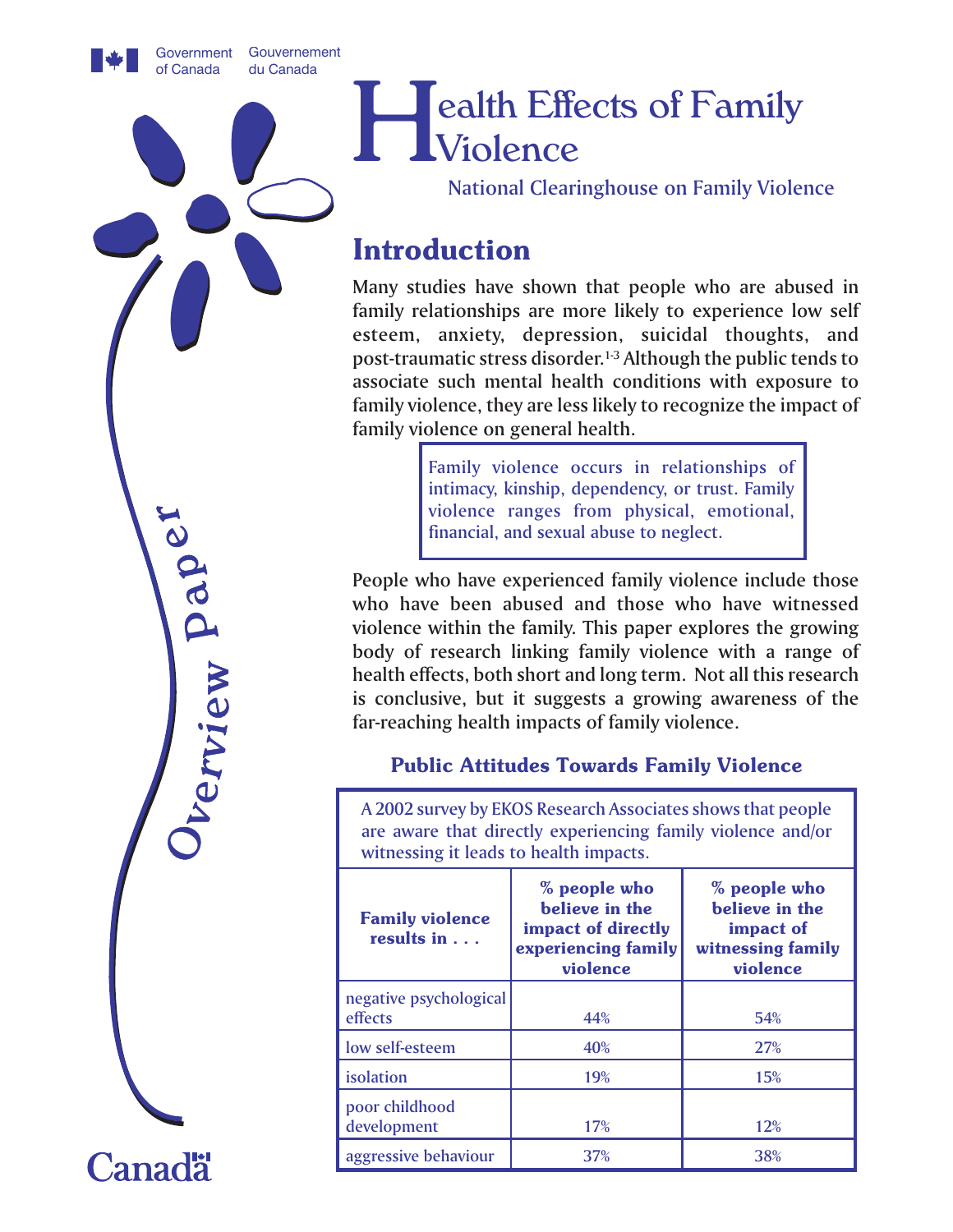# **Family Violence and Physical Health**

Sexual abuse may trigger severe physical reactions particularly in people with epilepsy, diabetes, and cerebral palsy.4

Family violence has a direct effect on physical health.

- Babies born to women living with physical or sexual violence are more likely to be of low birth weight,<sup>5</sup> which is linked to infant and child illnesses, disabilities, and death.6
- Children who experience physical violence are at risk of serious physical injury and even death. Physical violence between parents may also result in injuries to children who are accidentally struck during a physical argument. Infants in particular are at risk because parents may be holding them during a confrontation.7 As well, children may suffer harm in utero, for example, if a pregnant mother is punched in the stomach. Researchers are beginning to recognize the farreaching consequences of family violence on childhood development. They have now linked child maltreatment in the early years to permanent damage to the development of the brain.8
- Adults who are physically assaulted by intimate partners or caregivers may have broken bones and teeth, fractures, bruises, bites, cuts, scalds, and burns. The most serious cases may result in disfigurement or even

death. Sexual abuse of a partner can result in unplanned pregnancy,<sup>9</sup> sexually transmitted disease, pelvic pain, urinary tract and bladder infections, and related problems.10

Between 1991 and 1999, 617 women and 165 men were killed in Canada by a current or ex-spouse. Stalking behaviour was associated with 12% of the homicides committed by men.<sup>11</sup>

Younger women, $12$  pregnant women, $13$ Aboriginal women,<sup>14</sup> and women in common law relationships are at greatest risk of family violence and domestic homicide. People with disabilities also experience significantly higher rates of family violence.<sup>15</sup>

### **Family Violence, Well-Being and Coping Strategies**

Even when family violence does not result directly in injury and illness, research suggests that some people exposed to family violence cope with their situation and feelings in ways that are harmful to their health. The following coping strategies and responses to stress are associated with a greater risk of illness, or more severe and frequent symptoms.<sup>16</sup>

### **Addictions**

Studies show that some people living with family violence cope with the abuse through addictions such as smoking,<sup>17</sup> drinking excessively, and misusing drugs.18 Many addictions have been linked to long term health problems. For example, drinking alcohol during pregnancy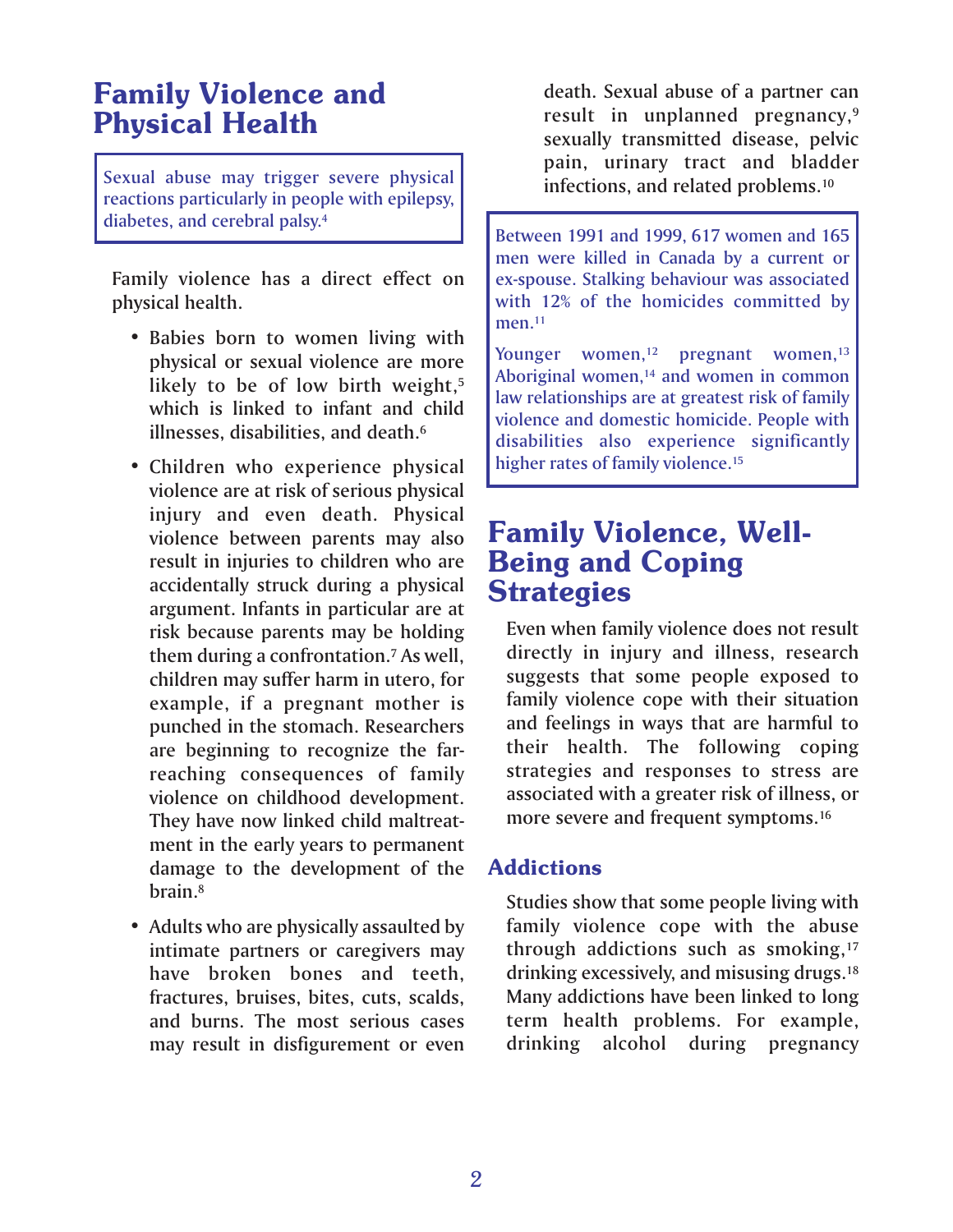contributes to fetal alcohol syndrome and fetal alcohol effects in children. Smoking is known to contribute to high blood pressure, cancer, heart disease, low birth weight babies, and greater risk of having children who develop diabetes and obesity.19

Exposure to family violence may indirectly increase a person's risk of acquiring a range of diseases:20

- diabetes
- heart disease
- high blood pressure
- sleep disorders
- fibromyalgia
- chronic pain/disability
- cancer
- osteoporosis
- asthma
- anemia
- hepatitis
- lung and liver disease
- thyroid disease

### **Self-Destructive Behaviours**

Some victims of family violence may not care for themselves, eat properly, take prescribed medications, or visit their doctor. Some withdraw from all sources of support.21 Studies link self-cutting, disordered eating, and suicide<sup>22</sup> to exposure to family violence. Children living with family violence have an increased risk of adopting self-destructive and health-harming behaviour.<sup>23</sup> When victims of family violence cope with their situation by engaging in self-harming behaviours, there may be long term negative health effects. For example,

women with eating disorders were found to be more likely to develop osteoporosis and to experience complications during pregnancy.24,25

### **High Risk Sexual Practices**

Some people exposed to family violence engage in high risk sexual practices.26 Children who experience sexual abuse, for example, are more likely as adolescents and adults to participate in risky practices<sup>27,28</sup> such as unprotected sexual activity with multiple partners. This may result in sexually transmitted diseases<sup>29,30</sup> (including HIV), unplanned pregnancy,31-33 and birth complications.34

Many youth who experience prolonged abuse or witness family violence, leave home at a young age. For example, a study of youth living on the streets in Toronto found that 70% had been exposed to family violence.<sup>35</sup> Living on the streets may expose youth to lifestyles that pose serious health risks, including prostitution, addictions, unprotected sexual activity, and gang activity.

### **Reactions to Stress**

Exposure to family violence clearly contributes to higher levels of stress and tension. Stress can have a serious impact on numerous health conditions. Lupus,<sup>36</sup> fybromyalgia,<sup>37</sup> chronic fatigue syndrome, irritable bowel syndrome, chronic pain, and sleep loss are a few examples of conditions that may worsen or flare up under stress.38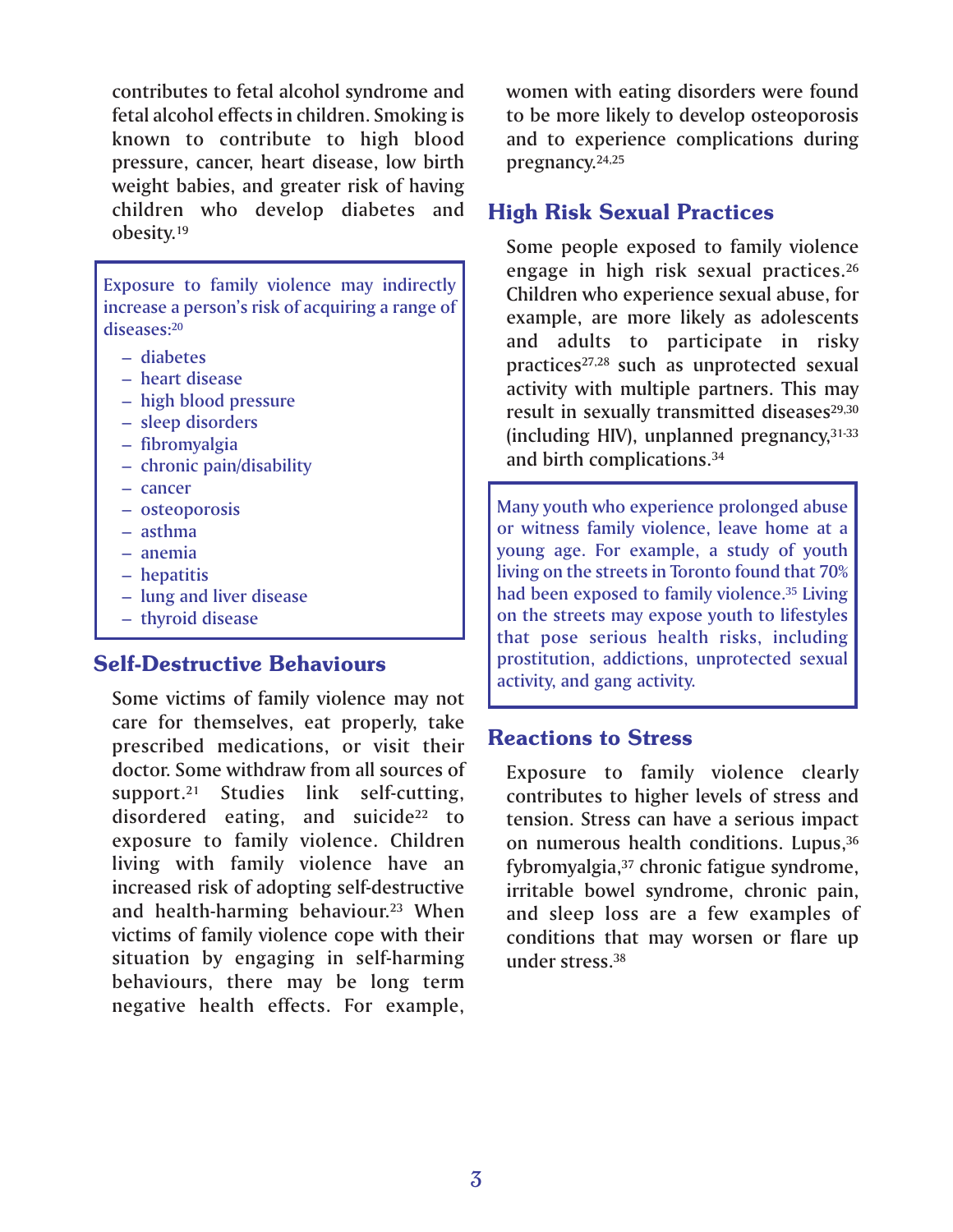# **A Final Word**

People who experience family violence are at greater risk of mental health disorders and problems. Moreover, their general health and well-being are likely to be affected in both the short and long term. They may be injured, maimed, or neglected. They may adopt negative coping techniques that contribute to or worsen medical conditions.

### **Does abuse increase the risk of accidents?**

A qualitative study examining family violence in farm and rural communities found that, for some women, abuse contributed to fatigue and a general lack of concern for their health. As a consequence, they felt they were less careful performing their work around the farm and at greater risk for serious farm accidents.39

New research findings demonstrate that family violence is a health care issue. Not surprisingly, studies show that women living with family violence need substantially more medical treatment than non-victimized people.40 Often people who experience family violence lack a support network. They may have only health care providers or social service workers to turn to for help. Medical professionals and health care providers are well-positioned to play a major role in family violence intervention.

Helping professionals who are aware of and attentive to the signs of family violence can better identify those factors that contribute to health and physical problems. They can also direct patients to community services that might provide support and offer positive ways of dealing with the violence in their lives.<sup>41</sup> Health

care workers can offer information on family violence and raise awareness of the health risks and consequences. They can offer adults confidential opportunities to discuss the abusive situation, although they must report to child protection authorities if they suspect a child is being abused or neglected.42,43 They can encourage adults experiencing family violence to report physical assaults to the police.

It is important to stress that exposure to family violence does not predestine individuals to negative outcomes. Family violence is not a determinant of life-long ill health. Most children and victims of intimate partner violence show remarkably positive coping strategies, such as developing a positive relationship with a primary care giver, seeking out social support, and achieving subsequent positive life experiences.44 These strategies help to foster the protective atmosphere that has been shown to reduce some of the harmful health outcomes of family violence.

# **Suggested Readings and Resources**

British Medical Association. *Domestic Violence: A Health Care Issue?* London: British Medical Association, 1998.

United Nations, Special Rapporteur on Violence Against Women*. Health Consequences of Violence Against Women,* ed. Angela Hawke. Italy: UNICEF Innocenti Research Centre, 2000.

Wiehe, V.R. *Understanding Family Violence: Treating and Preventing Partner, Child, Sibling, and Elder Abuse.* Thousand Oaks: Sage Publications Inc., 1998.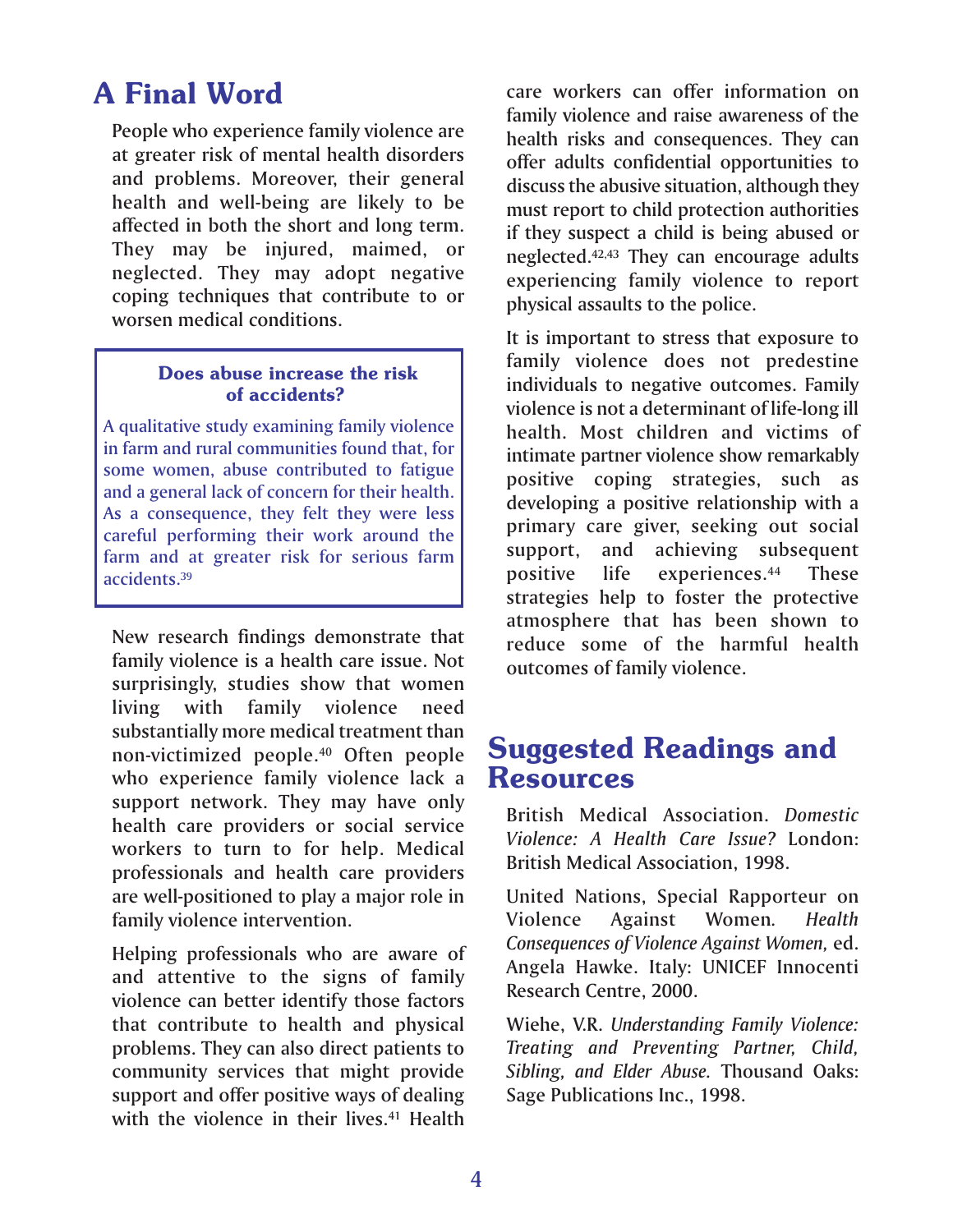# **Reports on the Web**

### **The National Clearinghouse on Family Violence**

The NCFV contains publications, newsletters and videos dealing with many aspects of family violence.

www.hc-sc.gc.ca/nc-cn

### **World Health Organization (WHO)**

The WHO library contains reports on family violence and health.

http://www.who.int/home-page/

# **References**

- 1. John M. Brière and Diana M. Elliot, "Immediate and Long-Term Impacts of Child Sexual Abuse," *The Future of Children* 4, 2 (1994): 55-62.
- 2. Gwenneth Roberts et al., "The Impact of Domestic Violence on Women's Mental Health," *Australian and New Zealand Journal of Public Health* 22 (1998): 796-801.
- 3. Peter Mertin and Philip Mohr, "Incidence and Correlates of Posttraumatic Stress Disorder in Australian Victims of Domestic Violence," *Journal of Family Violence* 15 (2000): 411-422.
- 4. Ontario Women's Directorate, *Sexual Assault: The Impact on Health* (Toronto: Government of Ontario, 2000).
- 5. Claire C. Murphy et al., "Abuse: A Risk Factor for Low Birth Weight? A Systematic Review and Meta-analysis," *Canadian Medical Association Journal* 164 (2001): 1567-72.
- 6. National Council of Welfare, *Healthy Parents, Healthy Babies* (Ottawa: National Council of Welfare, 1997), pp. 3-4.
- 7. Cindy W. Christian et al., "Pediatric Injury Resulting From Family Violence," *Pediatrics* [online]. 99, 2 (1997), p.1 [cited 19 June 2002]. Available on Internet: <URL: http://www.pediatrics. org/cgi/content/full/99/2/e8 >.
- 8. Martin Teicher, "The Neurobiology of Child Abuse," *Scientific American* 286, 3 (March 2002): 70.
- 9. United Nations, Special Rapporteur on Violence Against Women, *Health Consequences of Violence Against Women,* edited by Angela Hawke (Italy: UNICEF Innocenti Research Centre, 2000).
- 10. J.C. Campbell and P. Alford, "The Dark Consequences of Marital Rape," *American Journal of Nursing* 89 (1989): 946-949. Cited in J.C. Campbell, "Forced Sex and Intimate Partner Violence: Effects on Women's Risk and Women's Health," *Violence Against Women* 5 (1999): 1020-1021.
- 11. Statistics Canada: Canadian Centre for Justice Statistics, *Family Violence in Canada: A Statistical Profile 2001,* prepared by C.Trainor and K. Mihorean (Ottawa: Minister of Industry, Cat. No. 85-224-XIE, 2001), p. 33.
- 12. Statistics Canada, "The Violence Against Women Survey: highlights," *The Daily* (Thursday November 18, 1993) Cat. No. 11-001E.
- 13. D.K. Bohn and B. Parker, "Domestic Violence and Pregnancy: Health Effects and Implications for Nursing Practice." In *Nursing Care of Survivors of Family Violence* 2nd ed., edited by J. Campbell and J. Humphreys ( St Louis: Mosby, 1993).
- 14. Statistics Canada: Canadian Centre for Justice Statistics, p. 29.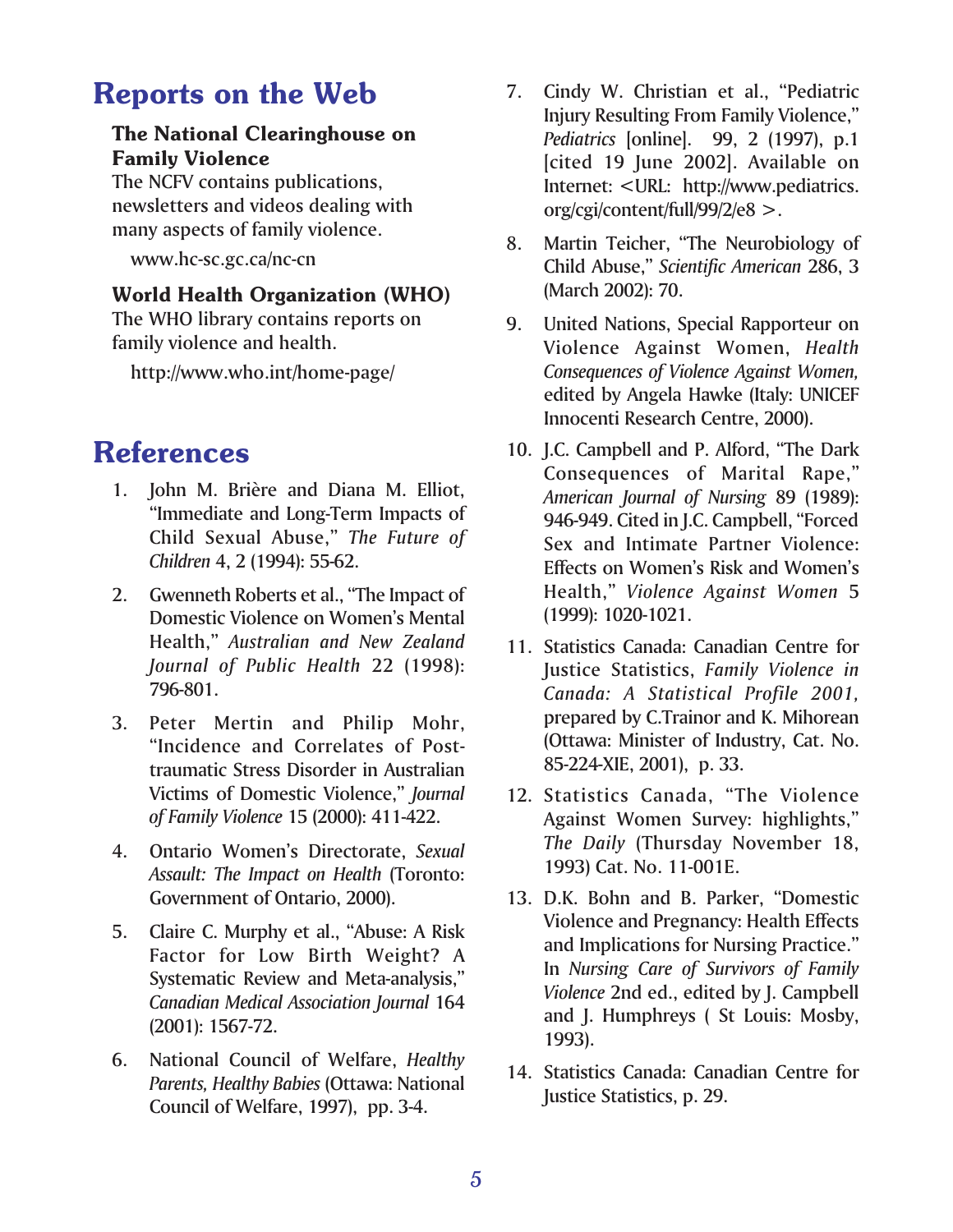15. Health Canada, *Family Violence Against Women with Disabilities,* [online], prepared by Bridget Rivers-Moore. Ottawa: Health Canada, 1992 [cited 20 June 2002]. Available on Internet: <URL:

http://www.hc-sc.gc.ca/hppb/family violence/html/womendiseng.html>.

- 16. World Health Organization, Consultation on Violence Against Women, *Violence Against Women: WHO Consultation* (Geneva, Switzerland: World Health Organization, 1996).
- 17. Daphne Kuo and Jonathan Mayer, "Another Factor for Smoking: Early Abuse," *Arts and Sciences Perspectives* [online]. August 2000 [cited 19 June, 2002]. Available on Internet: <URL: http://ascc.artsci.washington.edu/ newsletter/Autumn00/Smoking.htm>.
- 18. Jill Astbury et al., "The Impact of Domestic Violence on Individuals," *Medical Journal of Australia* [online]. 173 (2000), pp. 427-431 [cited October 2002]. Available on Internet: <URL: http://www.mja.com.au/public/ issues/173\_08\_161000/astbury/ astbury.html>.
- 19. Scott Montgomery and Anders Ekbom, "Smoking During Pregnancy and Diabetes Mellitus in a British Longitudinal Birth Cohort," *British Medical Journal* 324 (2002): 26-27.
- 20. World Health Organization, Consultation on Violence Against Women.
- 21. Canadian Health Network, "Violence Prevention/FAQs." [online]. June 19, 2002 [cited October 2002]. Available from: <http://www.canadian-healthnetwork.ca/faq-faq/violence-violence/ 1e.html>.
- 22. Jacqueline M. Golding, "Intimate Partner Violence as a Risk Factor for Mental Disorders: A Meta-Analysis," *Journal of Family Violence* 14 (1999):112.
- 23. Astbury et al.
- 24. Stephan Zipfel et al., "Osteoporosis in Eating Disorders: A Follow-up Study of Patients with Anorexia and Bulimia Nervosa," *Journal of Endocrinology and Metabolism* 86 (2001): 5227-5233.
- 25. Debra L. Franko, "Pregnancy Complications and Neonatal Outcomes in Women with Eating Disorders," *American Journal of Psychiatry* 158 (2001): 1461-1466.
- 26. Susan D. Hillis et al., "Adverse Childhood Experiences and Sexual Risk Behaviors in Women: A Retrospective Cohort Study," *Family Planning Perspectives* 33 (2001): 206.
- 27. Patricia M. Dietz et al., "Unintended Pregnancy Among Adult Women Exposed to Abuse or Household Dysfunction During their Childhood," *Journal of the American Medical Association* 282 (1999): 1359.
- 28. Berit Schei, "Reproductive Impacts: Reproductive consequences of violence against wives," *Education Wife Assault* [online]. Based upon a presentation at the World Congress in Obstetrics and Gynecology (Fi60), Copenhagen, 1997 [cited June 20, 2002]. Available on Internet: <URL: http://www.womanabuseprevention.

com/html/ reproductive\_consequences.  $html >.$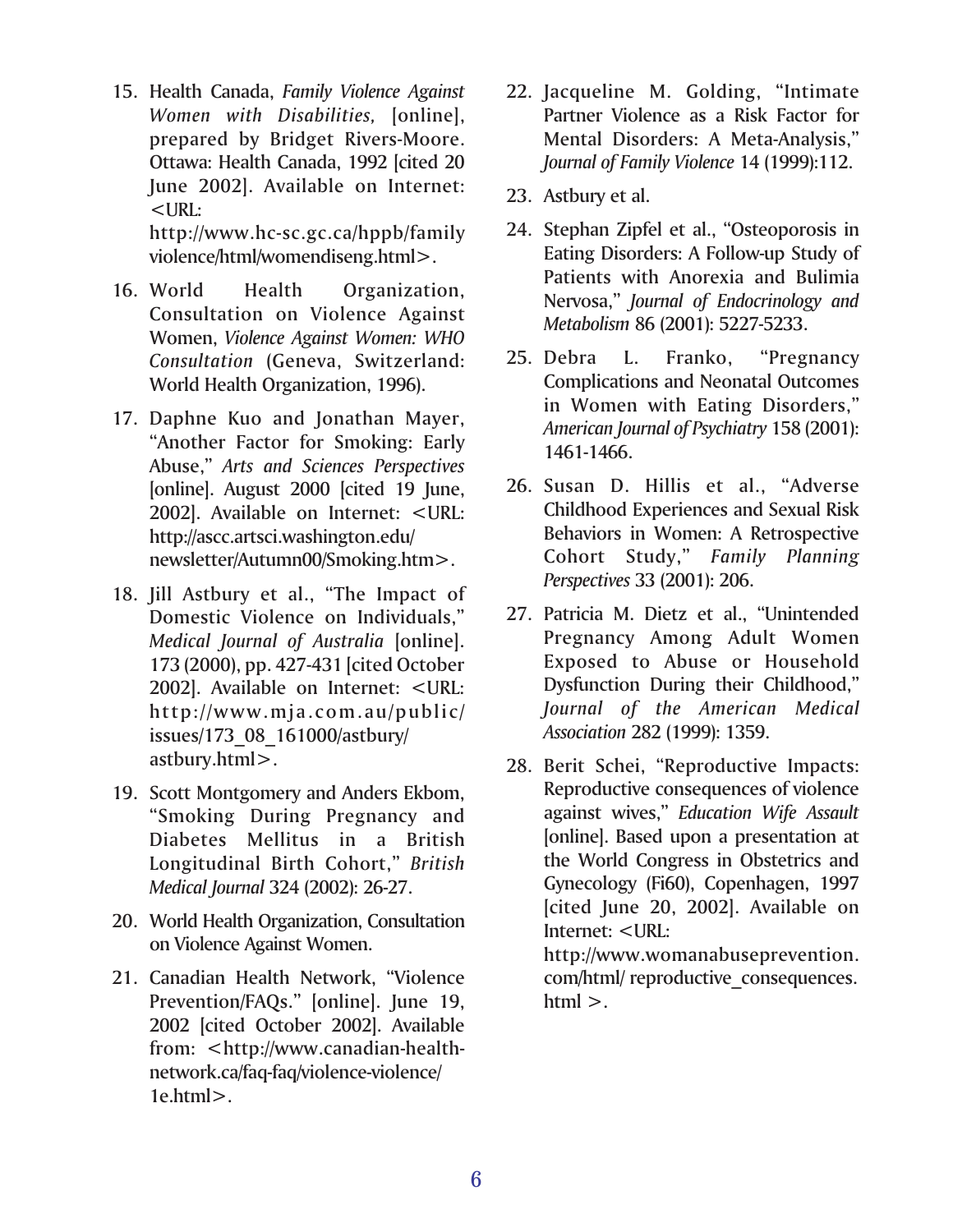- 29. Jane-Dimmit Champion and Rochelle N. Shain, "The Context of Sexually Transmitted Disease: Life Histories of Woman Abuse," *Issues in Mental Health Nursing* 19 (1998): 463.
- 30. M. Cohen et al., "Domestic Violence and Childhood Sexual Abuse in HIV-Infected Women and Women at Risk for HIV," *American Journal of Public Health* 90 (2000): 560.
- 31. Dietz et al.
- 32. J. Rosenberg, "Boyhood Abuse Increases Men's Risk of Involvement in a Teenager's Pregnancy," *Family Planning Perspectives* 33 (2001): 184-185.
- 33. J.E. Mill, "HIV Risk Behaviors Become Survival Techniques for Aboriginal Women," *Western Journal of Nursing Research* 19 (1997): 480-487.
- 34. United Nations Population Fund, *The State of the World Population 2000* (New York: United Nations Publications, 2000), p. 27.
- 35. R.G. Smart et al., *Drifting and Doing: Changes in Drug Use Among Toronto Street Youth* (Toronto: Addiction Research Foundation, 1992).
- 36. Craig Hassed, "Stress and Lupus," *eLupus.com* [online]. Edited by Nanette Greene [cited June 19 2002]. Available on Internet: <URL: http://www.elupus.com/article.asp articleID=57>.
- 37. Carol Burckhardt, "Abuse and Fibromyalgia," *Fibromyalgia Information Page* [online]. The Oregon Fibromyalgia Foundation [cited June 19, 2002]. Available on Internet:  $<$ URL: http://www.myalgia.com/abuse.
- 38. J.C. Campbell, "Health Consequences of Intimate Partner Violence," *Lancet* 359 (2002): 1334-1336.

htm>.

- 39. J. Hornosty and D. Doherty, *Responding to Wife Abuse in Farm and Rural Communities: Searching for Solutions that Work*, SIPP Policy Paper No. 10 [online]. Regina: Saskatchewan Institute of Public Policy, March 2002 [cited 20 June 2002]. Available on Internet: <URL: http://www.uregina.ca/sipp/ publications. htm>.
- 40. S.L. Schornstein, "Societal Perspectives on Domestic Violence." In *Domestic Violence and Healthcare : What Every Professional Needs to Know* (Thousand Oakes: Sage Publications, 1997), p. 24-45.
- 41. United Nations, Special Rapporteur on Violence Against Women.
- 42. World Health Organization, Consultation on Violence Against Women.
- 43. Astbury et al.
- 44. Astbury et al.